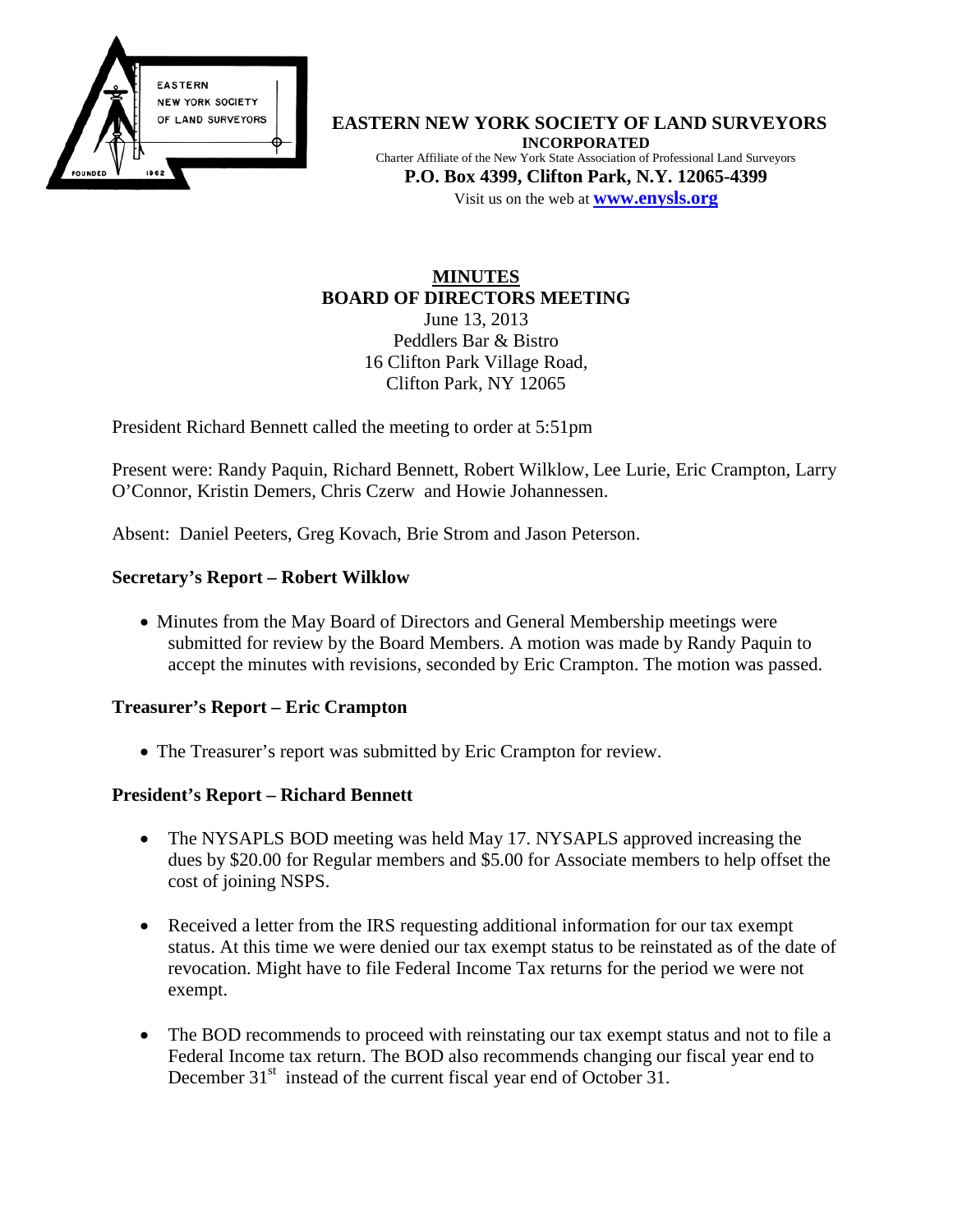• Post Office Box payment due by the end of June. The BOD recommends to keep the P.O. Box and to pay the bill.

# **Executive Vice President's Report – Kristin Demers**

• The BOCES Shadow day has been canceled this year due to scheduling conflicts.

## **Vice President's Report – Randy Paquin**

• No report.

## **STANDING COMMITTEES:**

Constitution & By-laws: Larry O'Connor, Bill Schraa, Randy Paquin:

• Working on language to have membership vote on changing the fiscal year during the November annual elections and to change the budget due date to November.

Continuing Education: Jody Lounsbury, Chuck Lent, Eric Crampton: nothing to report

Ethics: Jim Vianna, Larry O'Connor, Jeff Ostertag, Kevin Rounds:

• Reviewing a question about a bid notification.

Finance: Carl Rigdon, Bill Darling, Chris Czerw: nothing to report

Legislative: Larry O'Connor:

• Larry reported on the status of Senate Bill No. S04827A and Assembly Bill No. A07486A an act to amend the education law, in relation to the practice of land surveying.

Program: Randy Paquin, Charles Hartnett, Gary Michell, Dayna Pendergraft:

• The September general membership meeting may be a webinar sponsored by NYSAPLS about prevailing wage labor rates.

Public Relations: Jody Lounsbury, Eric Crampton, Brie Strom: nothing to report

Scholastic Development: Kristin Demers, Everett Quakenbush, Randy Paquin: nothing to report

Business Practice & Technical Information: Chris Czerw, Michael Koterba: nothing to report

Membership: Robert Wilklow, Steve Dickson: nothing to report.

Website: Richard Bennett:

• ENYSLS website has been updated with the latest minutes.